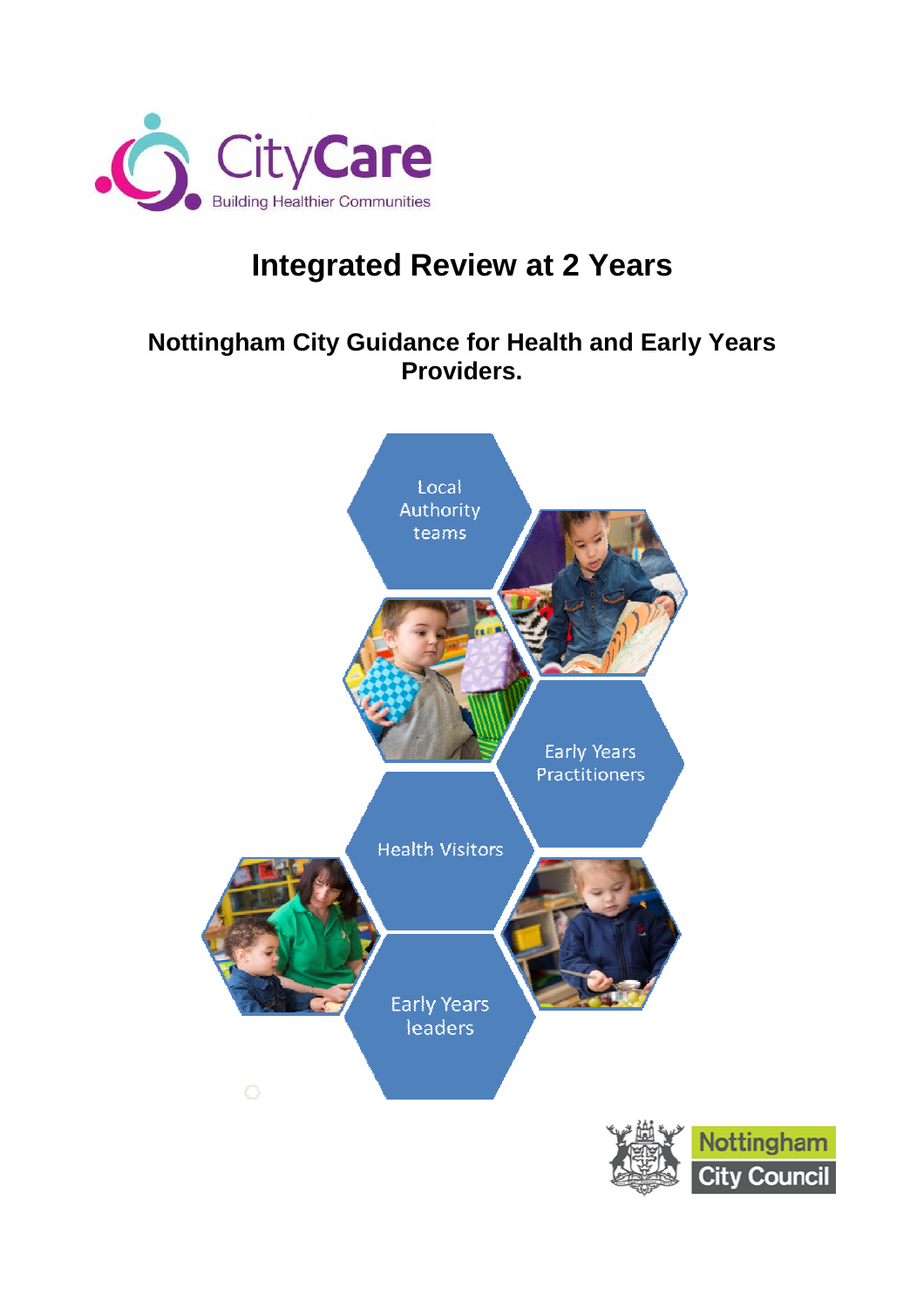# **Contents**

|                |                                                                   | Page           |
|----------------|-------------------------------------------------------------------|----------------|
| 1              | Introduction                                                      | 3              |
| $\mathbf{2}$   | <b>Definitions</b>                                                | 3              |
| $\mathbf{3}$   | Evidence Base                                                     | $\overline{4}$ |
| 4              | Scope                                                             | $\overline{4}$ |
| $5\phantom{1}$ | Purpose of the Integrated Review                                  | 5              |
| 6              | <b>Associated Resources</b>                                       | 6              |
| $\overline{7}$ | Responsibilities                                                  | $\overline{7}$ |
| 8              | Procedures                                                        | 8              |
| 9              | Supporting children with ongoing needs                            | 11             |
| 10             | Building and maintaining relationships                            | 11             |
| 11             | Interaction with Other Policies and Procedures                    | 12             |
| 12             | <b>Equality &amp; Diversity Statement</b>                         | 12             |
| 13             | Monitoring & Review (of this policy)                              | 12             |
| 14             | <b>Further Guidance</b>                                           | 13             |
| 15             | <b>Version History</b>                                            | 14             |
| 16             | <b>Change Control Record</b>                                      | 14             |
| 17             | Appendix 1 - Nottingham City Council Progress Check at 2 document | 15             |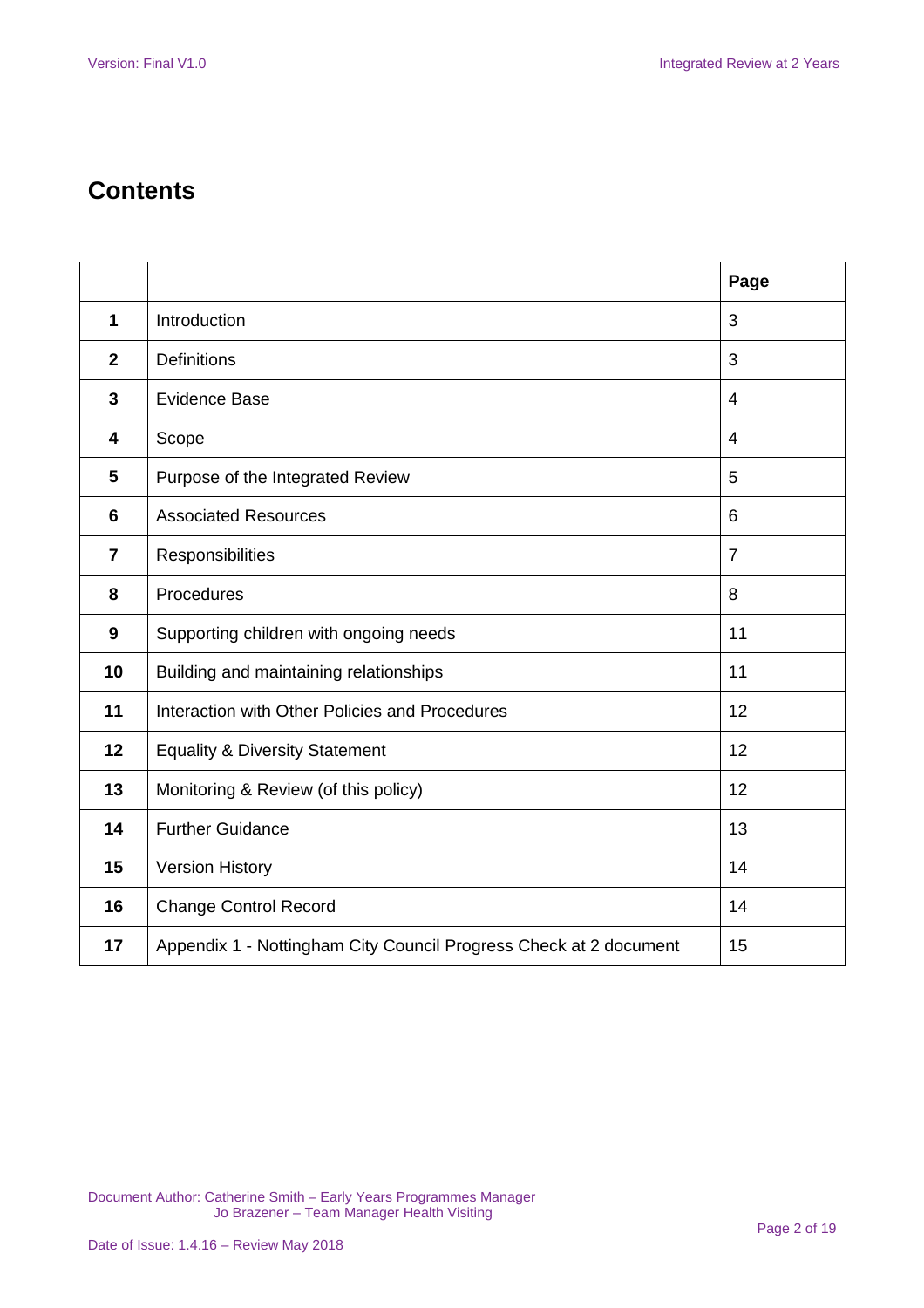# **1. Introduction**

From September 2015, local authorities, health visiting services and early years providers are expected to bring together health and early education reviews for young children at the age of two to two-and-a-half.

Age two to two-and-a-half is an important time for children and their parents. It is a period of rapid growth, learning and development in a young child's life, and is also a crucial time when a child's need for additional support from health services or the education system can become clear. While the care given during the first months and years of a baby's life is critical for equipping them for the future, age two is another important stage where planned contact with all children and their parents can help to make a real difference to a child's future outcomes

Integrating the existing health and education reviews at age two will help to identify problems and offer effective early intervention for those children who need more support, at an age where interventions can be more effective than they would be for an older child.

This document is intended to provide support to practitioners carrying out Integrated Reviews with young children at the age of two to two-and-a-half, including health visitors, early years practitioners and those managing the provision of health and early education services.

# **2. Definitions**

- **Parents**: For the purposes of these materials, 'parents' are defined as all parents, carers and family members who may be involved in the care of young children.
- **Early Years Foundation Stage (EYFS)**: sets standards for the learning, development and care of children from birth to 5 years old. All schools and Ofsted-registered early years providers must follow the **EYFS**, including childminders, preschools, nurseries and school reception classes.
- **Early Years Practitioners:** childminders, nursery nurses in day nurseries and pre-school playgroups, nursery managers and leaders, Early Years Teachers.
- **Early Years and Childcare settings:** day nurseries, pre-school playgroups, childminders
- **Health Visting Teams**: Health Visitors and Community Nursery Nurses.
- **Ages and Stages Questionnaires (ASQ**): an outcome measure of child development at age 2 – 2½ years used by the Health Visiting service.
- **Healthy Child Programme**: The HCP is a public health **programme** for **children**, young people and families, which focus on early intervention and prevention. It offers a **programme** of screening tests, immunisations, developmental reviews, information and guidance on parenting and **healthy** choices.
- **CAF:** Common Assessment Framework
- **TAC:** Team Around the Child

Document Author: Catherine Smith – Early Years Programmes Manager Jo Brazener – Team Manager Health Visiting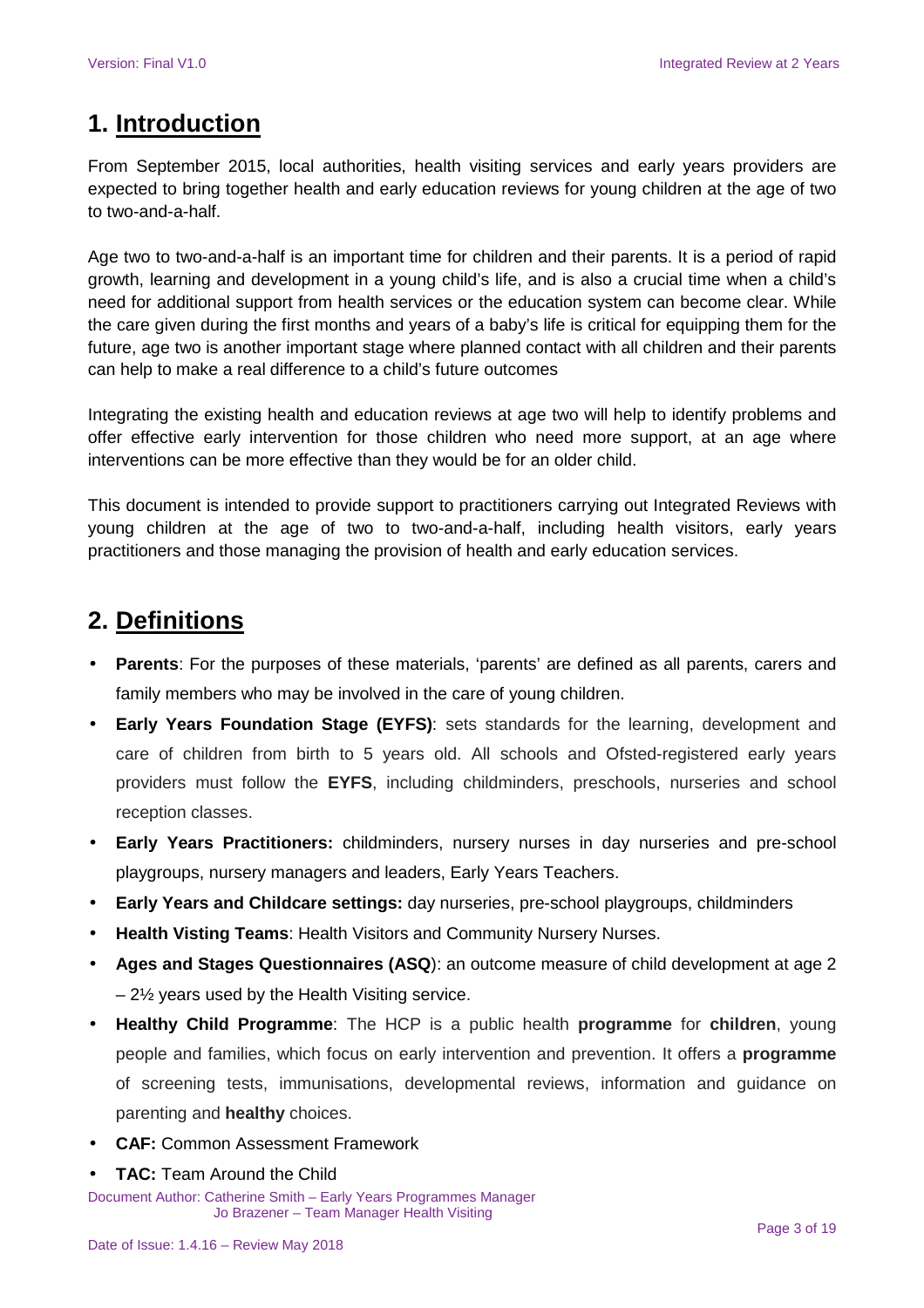# **3. Evidence Base**

### **The policy context: key documents**

Overview of the '4, 5, 6' model for health visiting: https://vivbennett.blog.gov.uk/wp-content/uploads/sites/90/2015/03/4-5-6-Model.pdf

The six high-impact areas for health visiting:

https://www.gov.uk/government/uploads/system/uploads/attachment\_data/file/326888/Early\_Years \_Impact\_Overview.pdf

Research on the acceptability and understanding of ASQ-3™ and ASQ:SE-2 among health care professionals and parents and carers:

http://www.ucl.ac.uk/cpru/documents/evaluating-the-use-of-a-population-measure-of-childdevelopment-in-the-healthy-child-two-year-review

Public Health England has published a rapid review of updated evidence for the Healthy Child Programme 0–5: http://www.chimat.org.uk/resource/item.aspx?RID=232714

Early Years Foundation Stage Progress Check at Two: A Know How Guide: https://www.gov.uk/government/publications/a-know-how-guide-the-eyfs-progress-check-at-agetwo

The Integrated Review (Bringing together health and early education reviews at two to two-and-ahalf) NCB:

http://www.ncb.org.uk/media/1201160/ncb\_integrated\_review\_supporting\_materials\_for\_practition ers\_march\_2015.pdf

# **4. Scope**

The integrated 2 year review requires joint working between Health and Early Years Providers.

This guidance is aimed at all Nottingham City Health Visiting staff, Nottingham City Early Years and Childcare practitioners and their relevant support services and managers.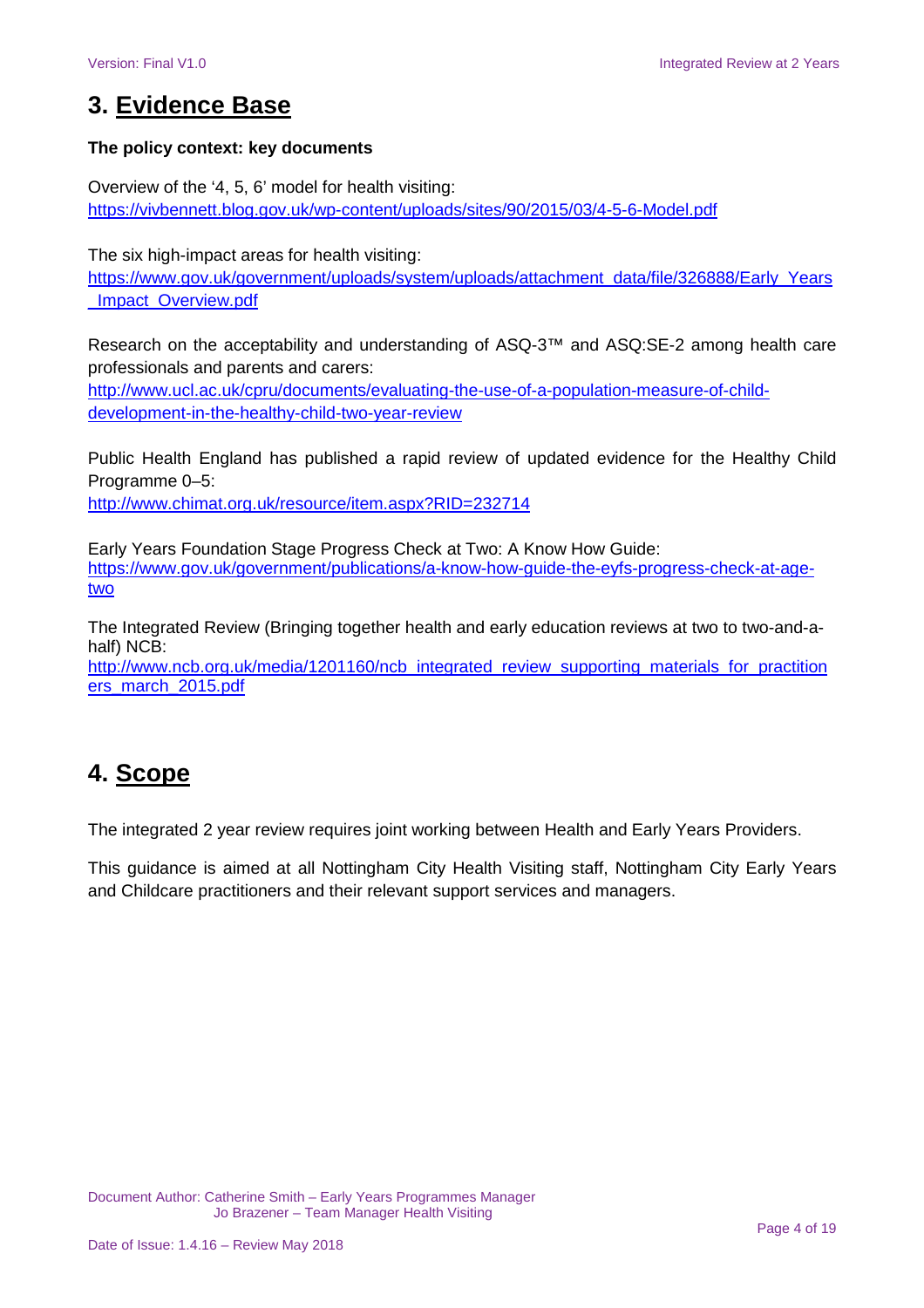# **5. Purpose of the Integrated Review**

### **Bringing it all together: a model of shared knowledge and understanding during the Integrated Review**

The purpose of the review is to:

Identify the child's progress, strengths and needs at this age in order to promote positive outcomes in health and wellbeing, learning and behaviour.

Facilitate appropriate intervention and support for children and their families, especially those for whom progress is less than expected Generate information which can be used to plan services and contribute to the reduction of inequalities in children's outcomes.

#### **DH and DfE joint Integrated Review Development Group (January 2012)**

#### **What are the existing health and early education reviews for two year olds?**

The Integrated Review for children aged two to two-and-a-half will bring together existing reviews for children at around two years of age:

#### **The Healthy Child Programme Review at age two to two-and-a-half**

The Healthy Child Programme is the universal public health programme for all children and families. It consists of a schedule of reviews, immunisations, health promotion, parenting support and screening tests that promote and protect the health and wellbeing of children from pregnancy through to adulthood.

The health, wellbeing and development of the child at age two has been identified as one of the six high impact areas where the health visiting service can have a significant impact on health and wellbeing and improving outcomes for children, families and communities.

The Healthy Child Programme Review at age two to two-and-a-half is a health focused review incorporating a review of child development, including social and emotional wellbeing.

#### **The Early Years Foundation Stage (EYFS) progress check at age two**

The EYFS is the statutory framework setting the standards for all early years providers for learning, development and care for children from birth to age five. The EYFS Progress Check at age two is a statutory point of assessment within this framework.

To carry out the EYFS Progress Check at age two early years practitioners must review a child's progress when they are aged between 24 and 36 months and provide parents with a short written summary of their child's development in the prime areas: Personal, Social and Emotional Development, Communication and Language and Physical Development.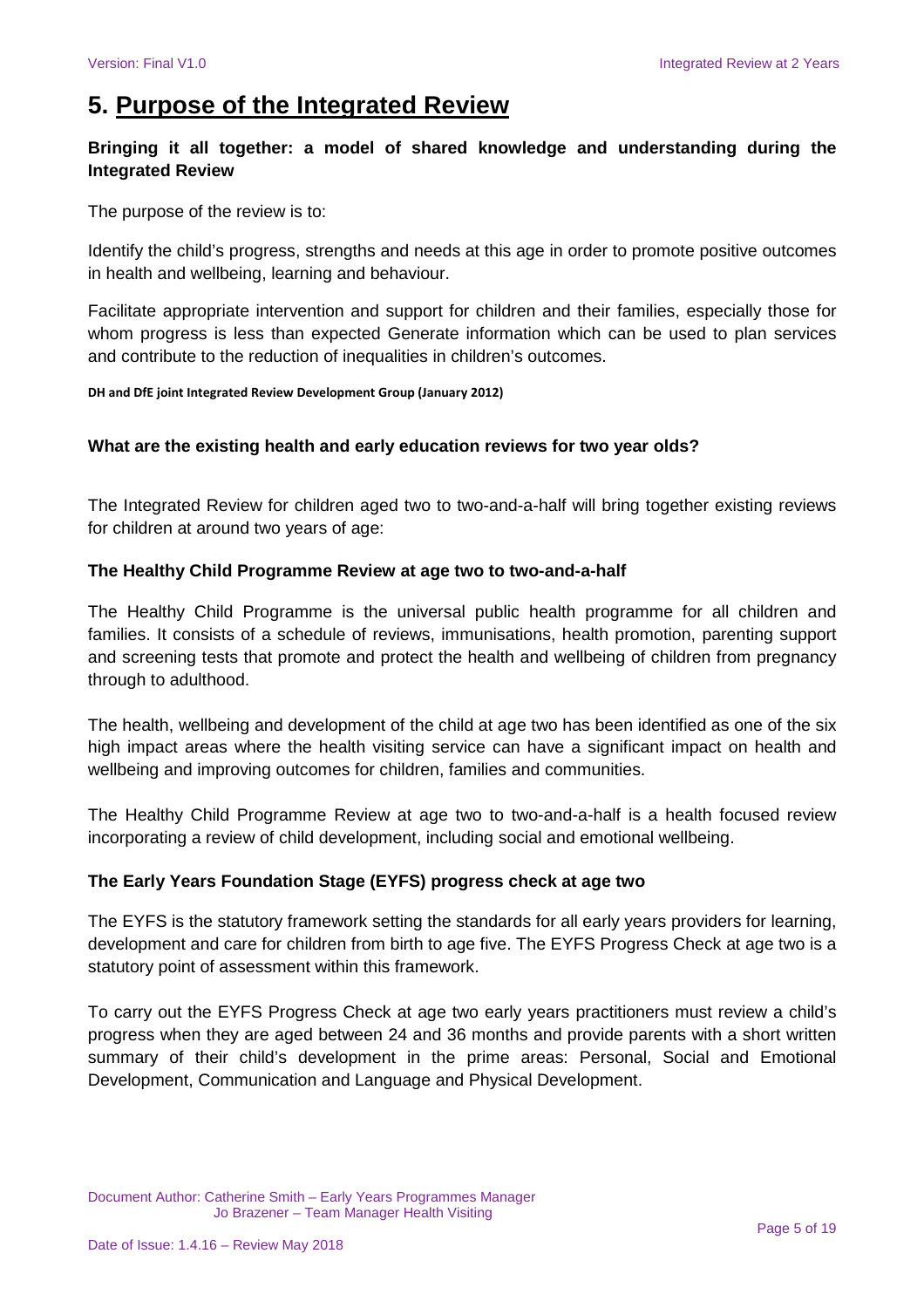

Model developed from NCB Parents, Early Years and Learning materials at:

http://www.ncb.org.uk/areas-of-activity/early-childhood © NCB 2015

# **6. Associated resources/equipment**

### **Health:**

- ASQ
- ASQ toolkit (if child has limited access to toys)
- Parent Held Child Record (Red Book)

### **Education:**

- Nottingham City Council Progress Check at 2 document (see appendix 1) or;
- Early Years Providers own Progress Check at 2 document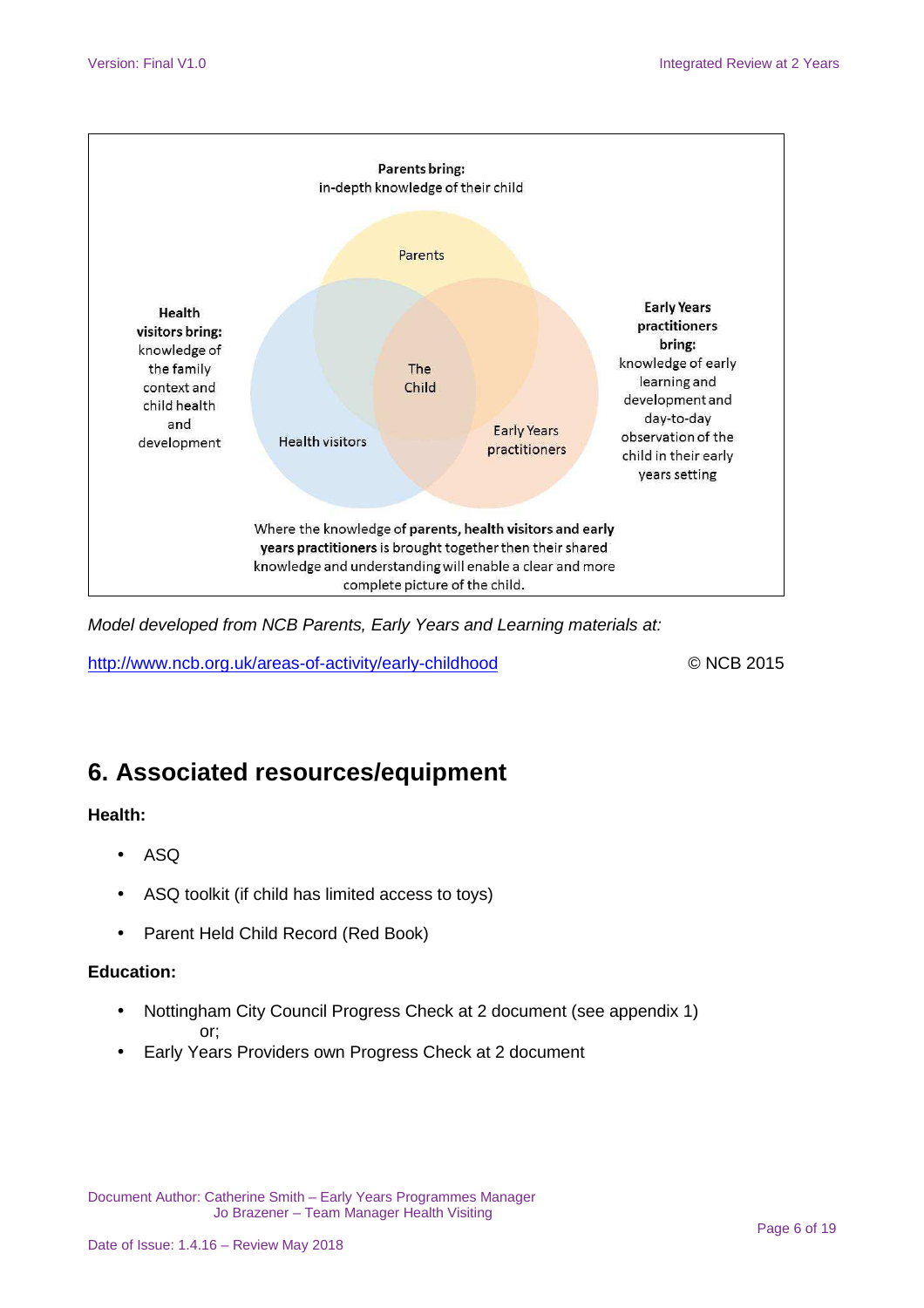### **7. Responsibilities**

#### **Chief Executive and Board (City Care)**

The Chief Executive and the Board has overall accountability and responsibility for the strategic and operational management of Nottingham CityCare Partnership.

#### **Senior Management Team (Health and Local Authority)**

The Senior Management Team is responsible for ensuring that Directorates and Services engage and comply with the Integrated Review at 2 years Guidance and associated procedures

#### **Heads of Services and Managers (Health and Early Years provision)**

Heads of Services and Managers are responsible for ensuring that all staff have access to and are made aware of the Integrated Review at 2 years Guidance and associated procedures

They are responsible for ensuring that practitioners follow this guidance and attend appropriate training for their role if identified.

They are also responsible for ensuring that there is a robust monitoring system in place identifying the completion of associated records, communication with partner organisations and any subsequent follow-up actions

#### **All Nottingham CityCare Children, Young Peoples and Families Service Employees**

All practitioners are responsible for ensuring they read and comply with the Integrated Review at 2 years Guidance and associated procedures as part of their normal duties. All practitioners should ensure that they are adequately supported and that their practice follows a consistent process identified in this procedure when they are involved in the Integrated Review at 2 years with children and families access their service.

#### **Administrative Staff**

Administrative staff provides support in the administration of the processes associated with this guidance.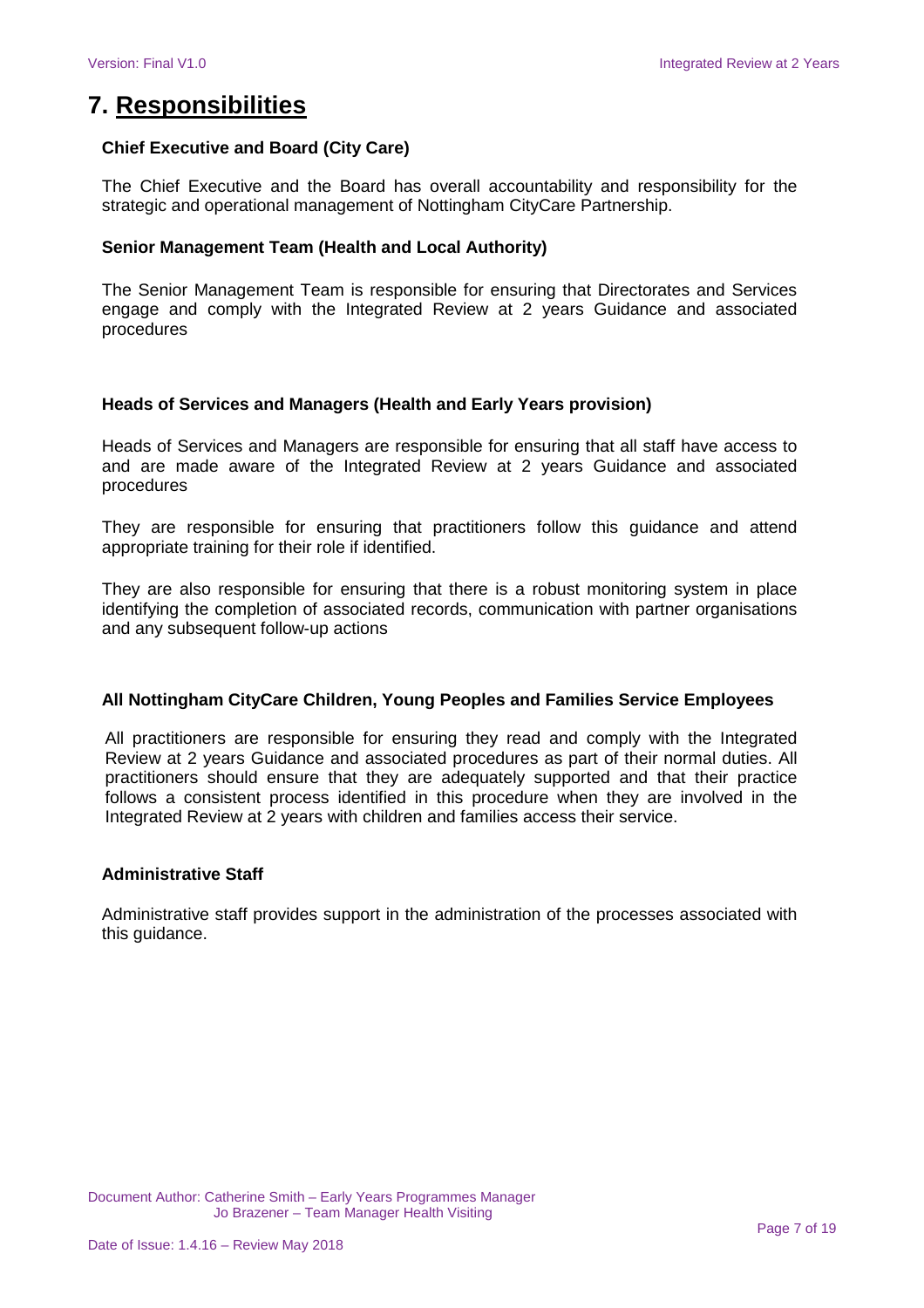# **8. Procedure**

### **8.1 Integrated 2 year review: FLOW CHART FOR HEALTH**

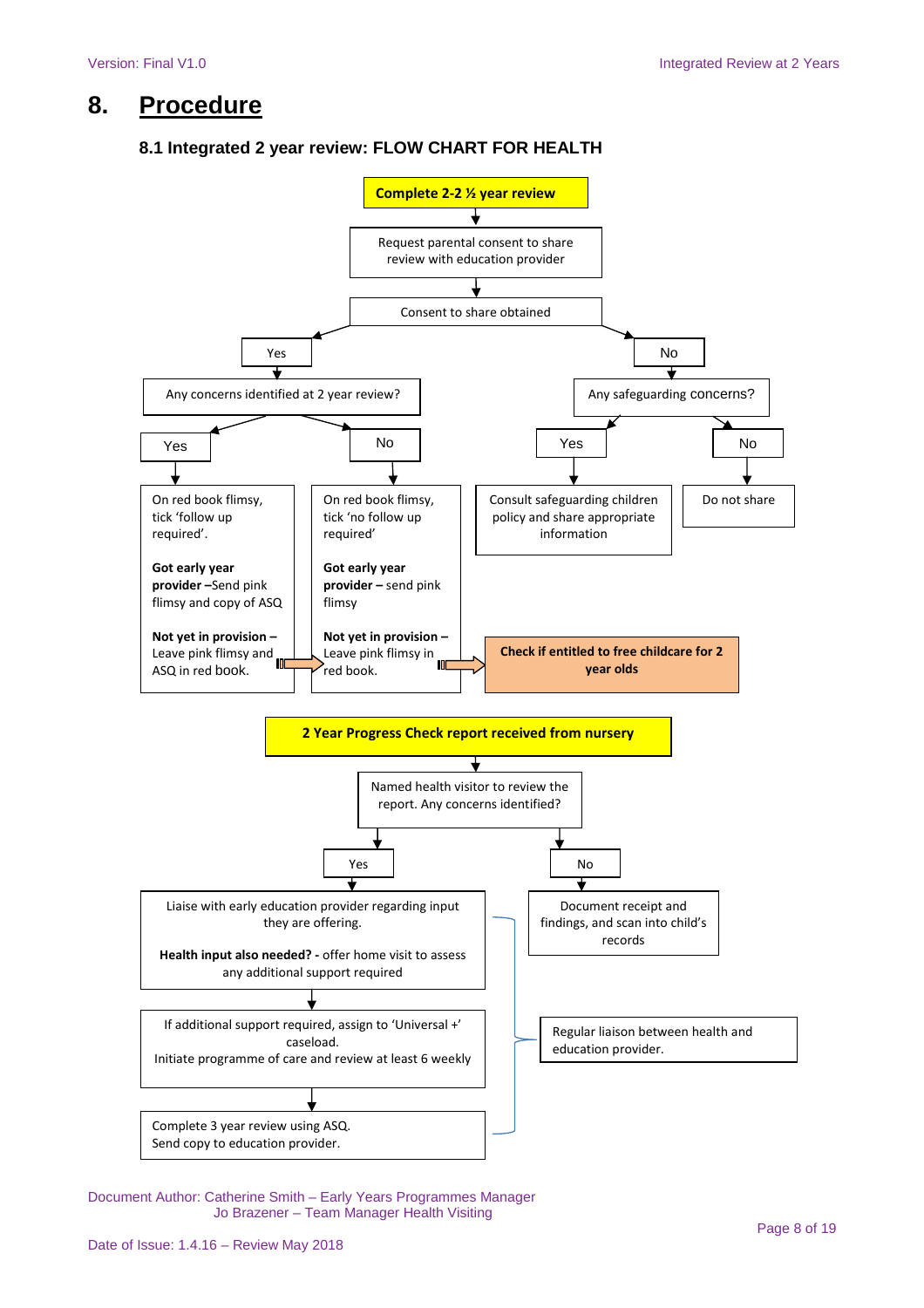### **8.2 Integrated 2 year review: FLOW CHART FOR EDUCATION**

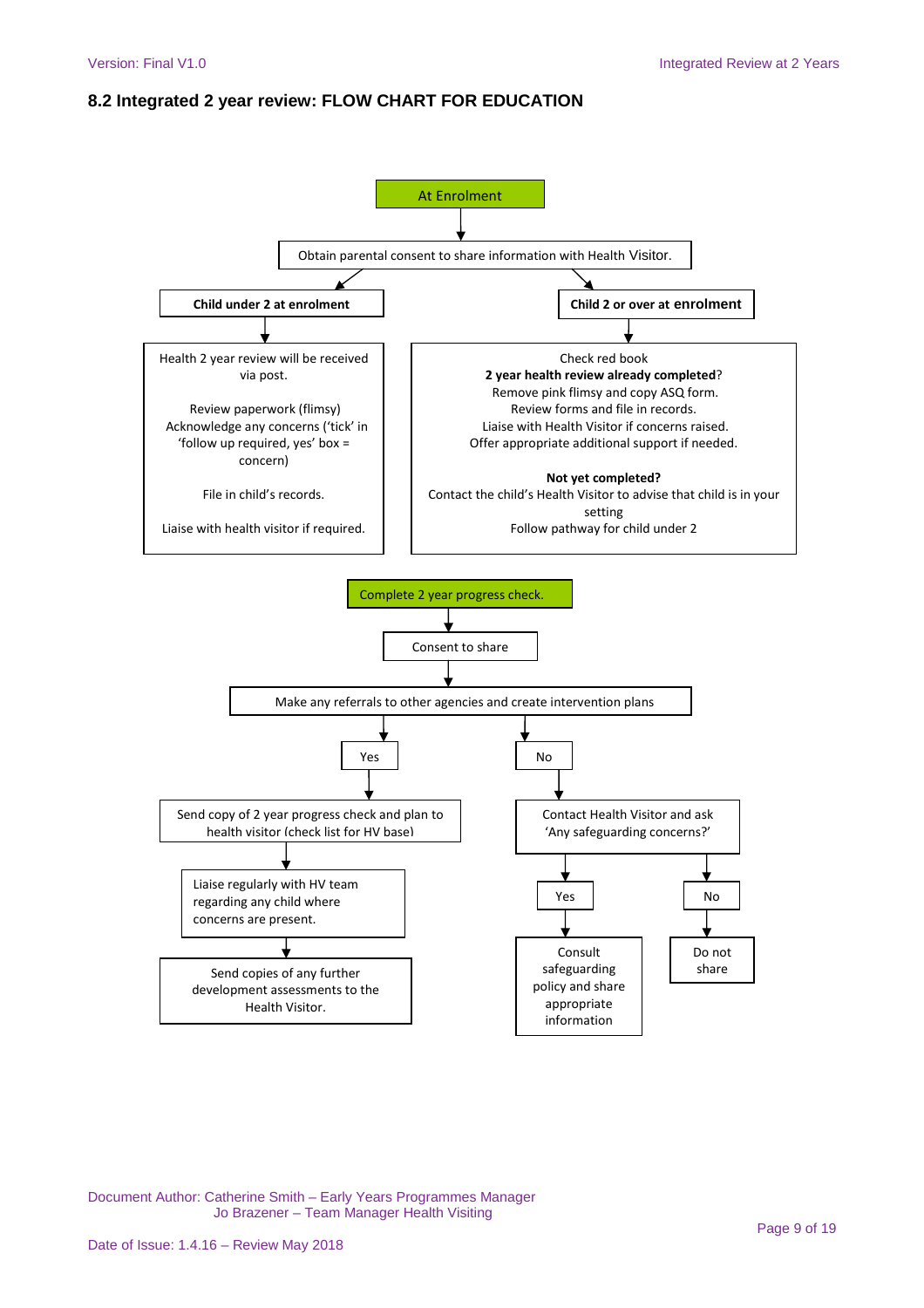### **8.3 Additional guidance - Health and Education procedures**

### **Health**

2 year review to be completed following Local Guidance and the National Healthy Child Programme: https://www.gov.uk/government/uploads/system/uploads/attachment\_data/file/167998/Health\_Child\_Progra mme.pdf

Complete 2 year review at as close to 2 years old as possible to prevent both Health and Education reviews being completed at the same time.

Follow the Pathway on page 8

If the child is not in childcare provision, check eligibility for a funded childcare place (Free childcare for 2 year olds) with the parents: by contacting the **Families Information Service – www.nottinghamcity.gov.uk/fis Tel: 0800 458 4114**

A summary of the review should be written on the 2 year page of the red book. If a concern is identified that requires a follow up contact (including telephone follow ups and referrals to other services), the 'follow up required 'YES' box' should be clearly ticked. If your assessment of the child finds normal development and no concerns, tick the 'follow up required; NO' box.

#### **If the child does not have a red book available when review completed:**

**•** Document this within the electronic health record, and document if consent to share was obtained

If the Child is in childcare provision, contact the provider and inform of outcome of review (with parental consent only)

If not yet in childcare provision, await nursery provider to contact Health Visiting team for information. Share information if parental consent was obtained at the time

Concerns/additional health needs identified – implement programme of care as required and consider if child would benefit from CAF/TAC/Priority Families and complete referral and liaison to other appropriate support agencies.

### **Education/ Childcare Provider**

2 Year Progress Check to be completed following Early Years Foundation Stage Guidance and Local Guidance.

https://www.gov.uk/government/publications/a-know-how-guide-the-eyfs-progress-check-at-age-two

Complete the child's 2 year Progress Check as close to 2 ½ years old as possible (so not completed at same time as Health Review)

Whilst the EYFS framework does not prescribe a standardised Progress Check format, we recommend the use of the Nottingham City Council standardised paperwork 'Progress Check at age 2' as this has been constructed in partnership with local early years managers and is recognised and understood by Health Visiting teams in the city.

http://www.nottinghamcity.gov.uk/earlyyears/index.aspx?articleid=27903

If the child starts childcare provision after their Health check at 2 years - it is the childcare providers responsibility to contact the Health Visitor to advise and request a copy of the Health Assessment/ 'flimsy'.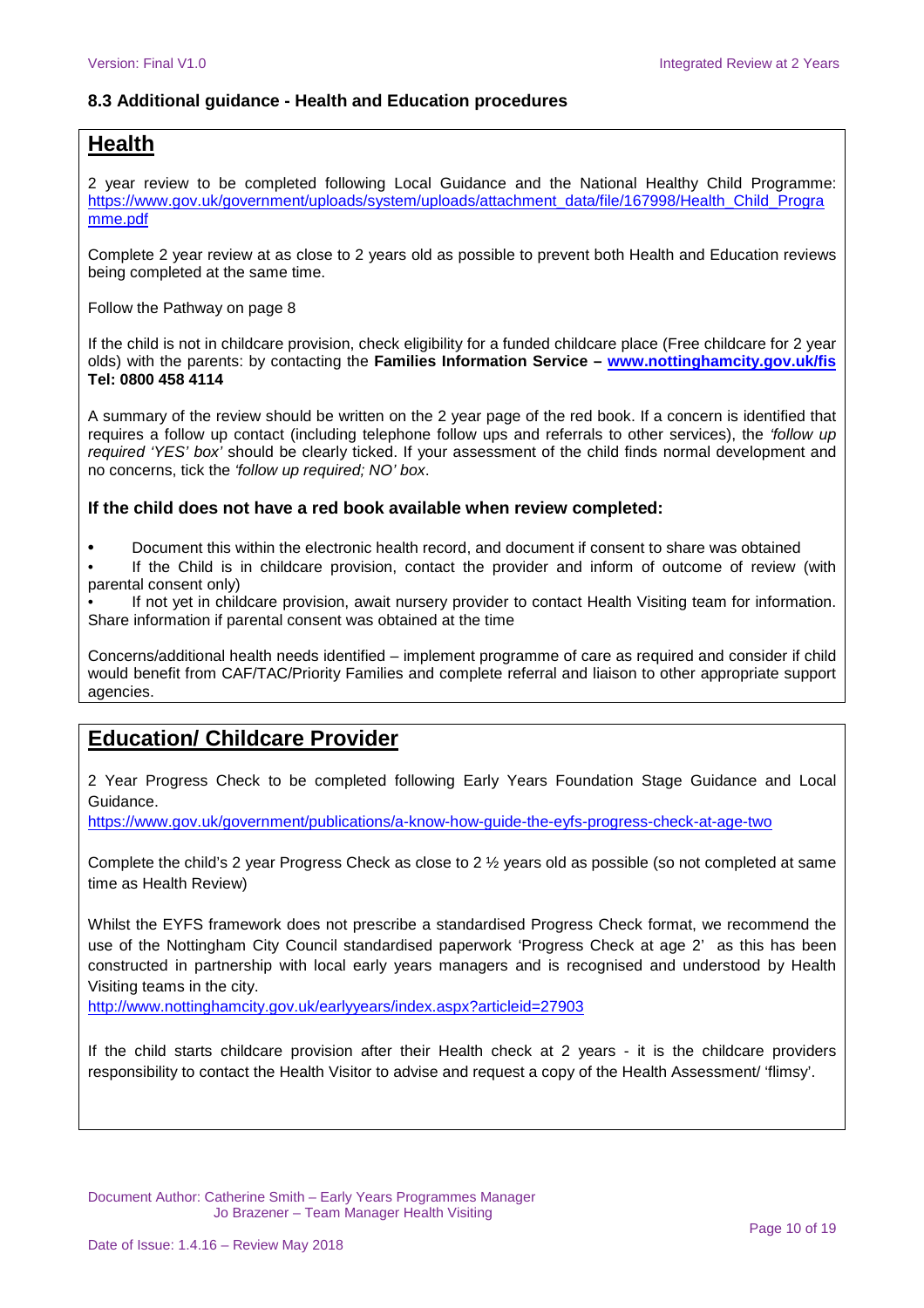# **9. Supporting Children with ongoing needs: making a real difference**

It is a joint requirement of the childcare provider and Health Visiting team to develop and maintain regular communication regarding any child where additional needs are identified. This communication will enable both providers to work in partnership and share strategies regarding how best to support and promote the development of the child. The parent should be fully involved in discussions and strategies, and communication should be coordinated, productive and relevant to meet the needs of the child.

For some children, the interventions will be time limited as their additional need may be resolved quickly. For other children the interventions will be ongoing. In both cases Early Years settings will continue to carry out assessments on all children on a termly basis and act on any concerns accordingly; health will re-review at the end of an intervention, and again at 3 years (because this provides a targeted 3 year assessment of children where some level of concern regarding progress has been identified previously).

Some children will have high level/complex needs that will also require Health and Education to involve wider services to contribute to partnership working. With parental consent, these services should be involved at the earliest opportunity.

One of the aims of the integrated review is to harness and maximise the strengths, knowledge and expertise of all the people involved:

- The parent is primary carer and will, in most cases know the child better than anyone else involved.
- The childcare practitioner can provide ongoing support and assessment of the child and regular intervention when the child is in the setting.
- The health visitor can see the child in the home setting (relaxed, behaviour can be very different, can work direct with the parents etc.).
- Referrals to other specialists should be made by whichever provider identifies the need for it.

# **10. Building and Maintaining Partnerships (before and beyond 2 yrs).**

Whilst this guidance is specifically focused on the integrated 2 year review, building and maintaining relationships and partnership working should not be limited to this process, or just to 2 year old children. One of the aims of Nottingham City adopting this process is to facilitate and improve the communication channels between Health Visiting services and childcare providers. Therefore it is expected that if a childcare provider or health visiting staff member identify concerns regarding the physical, social or emotional, speech and language development or wellbeing of a child under their care, they should gain parental consent to liaise with their partner agency, and initiate this communication process at the earliest opportunity.

If a safeguarding concern for the child overrides the need for consent, consult local safeguarding procedures regarding the sharing of this info without consent (see point 11).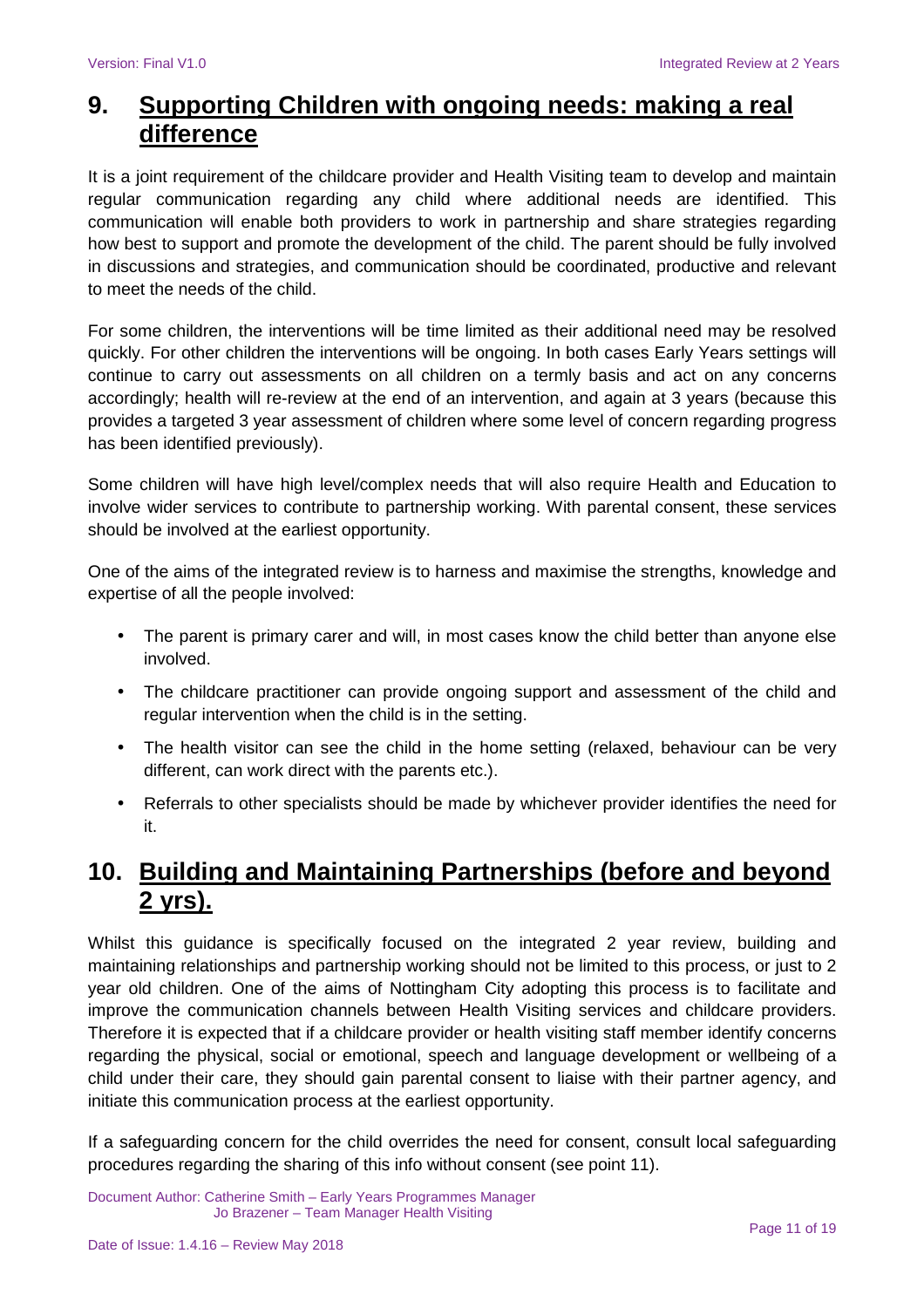# **11. Interaction with Other Policies and Procedures**

### **Nottinghamshire and Nottingham City Safeguarding Children Boards' Safeguarding**

**Children Procedures.** Here you will find the NCSCB Safeguarding Children Procedures and Practice Guidance documents. These documents are regularly reviewed and updated:

http://www.nottinghamcity.gov.uk/article/23729/Safeguarding-Children-Procedures-and-Practice-Guidance-Documents

# **12. Equality & Diversity Statement**

Nottingham CityCare Partnership and Nottingham City Council will not tolerate the less favourable treatment of anyone on the grounds of their age, disability, gender, marital status, being pregnant or on maternity leave, race/ethnicity, religion or belief, sexual orientation, responsibility for dependents, trade union or political activities, or any other reason which cannot be shown to be justified (Equality and Diversity Policy 2015 section 16).

# **13. Monitoring and Review**

This document Policy will be reviewed every 3 years or where changes are required.

| <b>Method</b><br>And<br>Frequency                 | <b>Evidence Source</b>                                                                                                                                                                                                                                               | Responsible<br>Officer/Group<br>for<br>Monitoring the use of<br>this procedure |
|---------------------------------------------------|----------------------------------------------------------------------------------------------------------------------------------------------------------------------------------------------------------------------------------------------------------------------|--------------------------------------------------------------------------------|
| CityCare Annual<br><b>Record Keeping</b><br>Audit | The annual Record Keeping Audit will enable the reviewer<br>to check the level of accuracy of record keeping of child<br>health documentation.                                                                                                                       | <b>Health Records Group</b>                                                    |
| Sys 1 Activity codes                              | The use of activity codes in sys 1 will enable the capture of<br>data, both of reviews received from education, and those<br>sent by health.                                                                                                                         | Locality manager and<br>data analysts.                                         |
| CityCare<br>Management<br>Supervision             | 6 months post implementation managers will be<br>$\bullet$<br>requested to monitor the compliance of this<br>procedure<br>by<br>discussing<br>its contents<br>at<br>management supervision to establish whether<br>staff are aware of the appropriate actions in the | Locality and Children's<br>Services<br>Team<br><b>Managers</b>                 |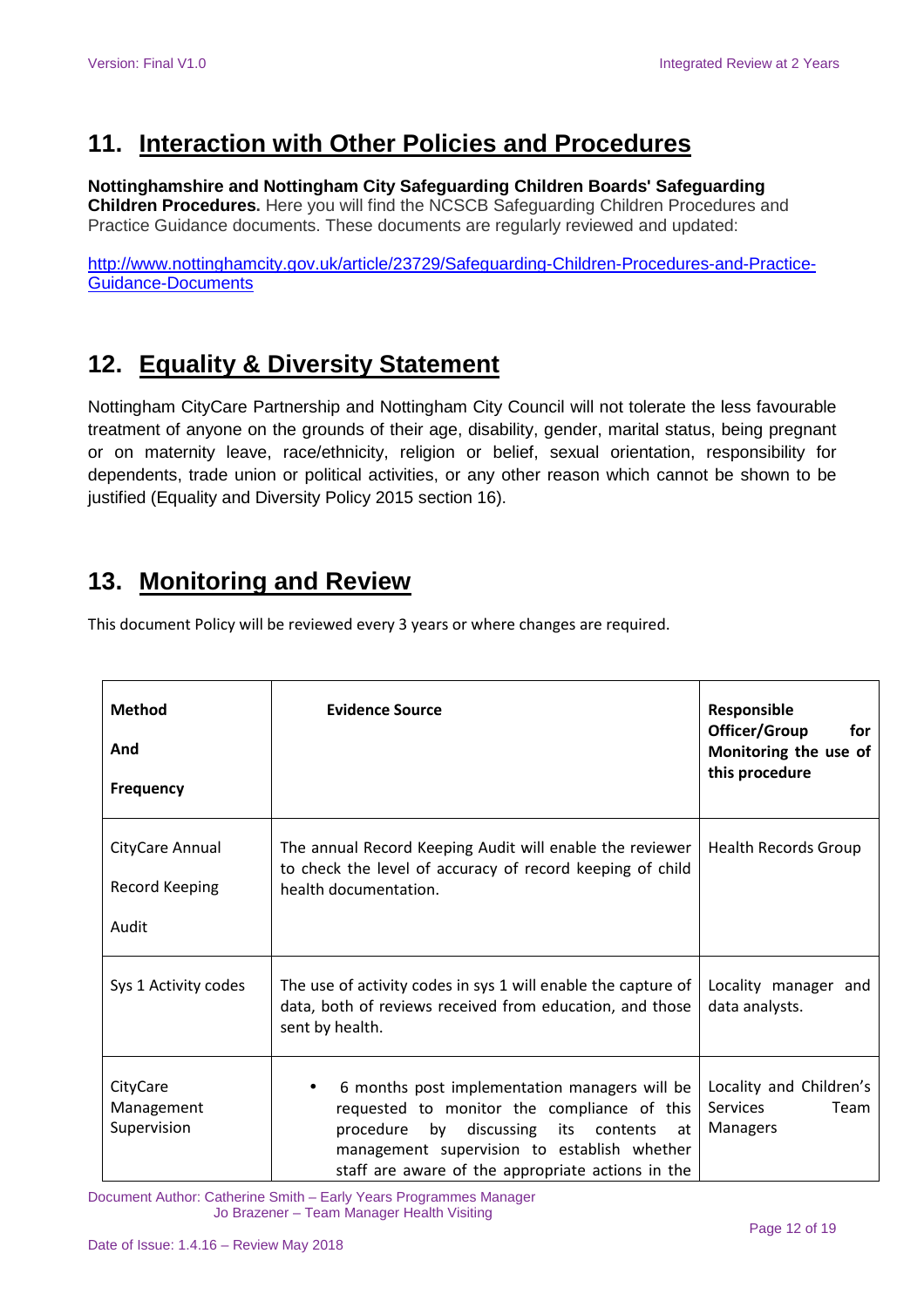|                                      | integrated 2 year review process                                                                                                                                                                                                                                                                |                                                                                                                                                                                                                                    |
|--------------------------------------|-------------------------------------------------------------------------------------------------------------------------------------------------------------------------------------------------------------------------------------------------------------------------------------------------|------------------------------------------------------------------------------------------------------------------------------------------------------------------------------------------------------------------------------------|
| Implementation<br>group              | An implementation group will be held every 6<br>months following implementation of the policy to<br>review compliance across health and education,<br>and improve engagement in compliance with this<br>guidance, until the integrated 2 year review<br>process is widely embedded in practice. | Implementation group,<br>which<br>consists<br>οf<br>integrated<br>$\overline{2}$<br>vear<br>review<br>champions<br>from every CityCare HV<br>team, and many child<br>care providers, as well<br>as managers from both<br>services. |
| Incident reporting                   | Any incidents regarding non-compliance with this<br>procedure and incidents occurring in relation to<br>the procedure will be reviewed and investigated as<br>they occur.                                                                                                                       | Service Heads, Locality<br>Managers<br>and<br>Children's<br><b>Services</b><br><b>Team Managers</b>                                                                                                                                |
| Childcare<br>Providers<br>and OFSTED | Evidence of working in partnership with other<br>agencies during OFSTED inspections.                                                                                                                                                                                                            | Nursery managers and<br><b>OFSTED</b>                                                                                                                                                                                              |
| <b>Review of Procedure</b>           | The Procedure will be reviewed every 3 years or<br>earlier if the need is identified                                                                                                                                                                                                            | Locality Manager and<br>Children's<br><b>Services</b><br><b>Team Managers</b>                                                                                                                                                      |

# **14. Further Guidance**

If you have any concerns or issues with the contents of this policy or have difficulty understanding how this policy relates to you and/or your role, please contact:

**Health:** Jo Brazener Email Joanna.Brazener@nottinghamcitycare.nhs.uk

**Education:** Catherine Smith Email catherine.smith@nottinghamcity.gov.uk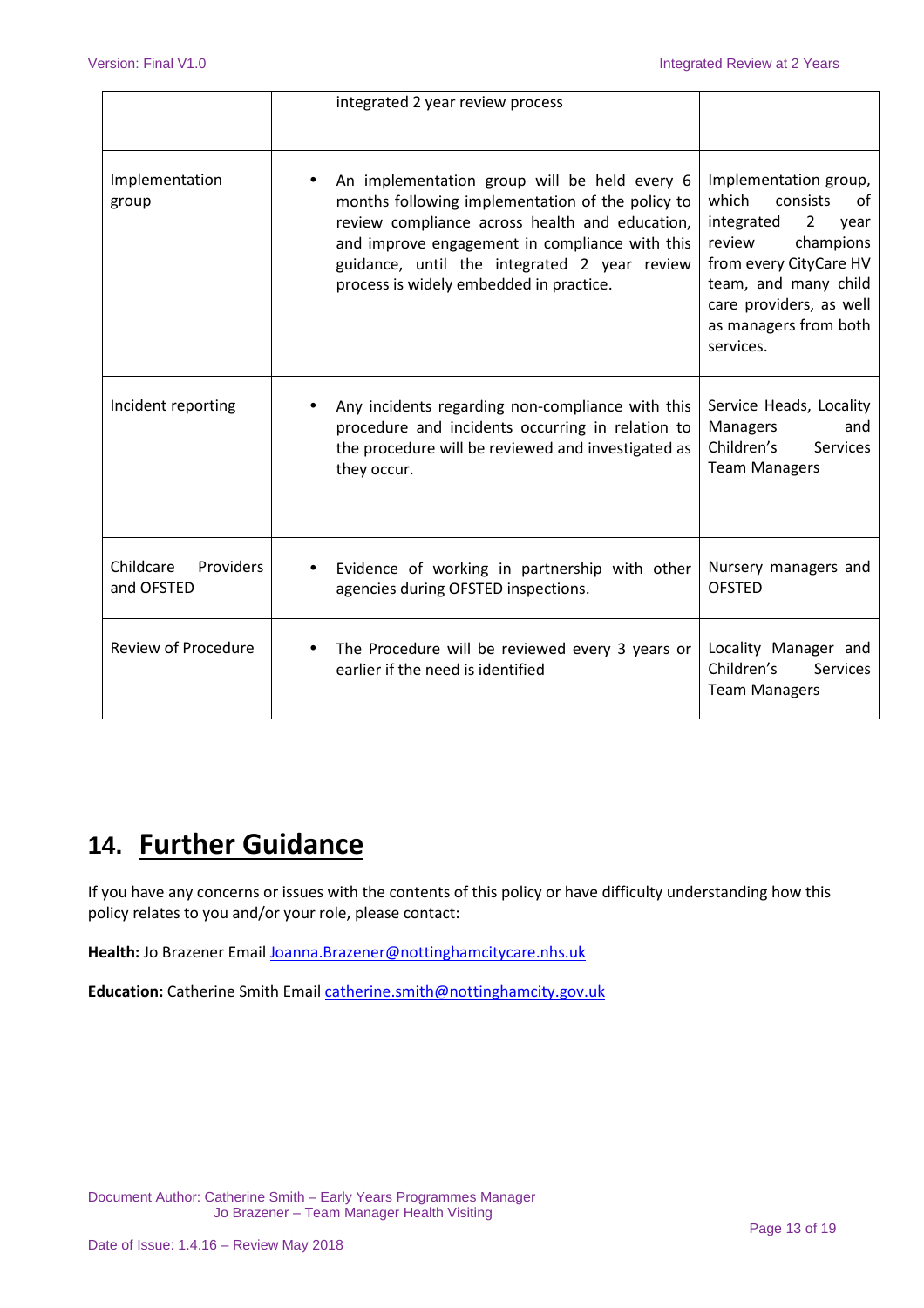# **15. Version History**

All published versions should be recorded here. For the current document the draft versions should also be completed.

| <b>CONTROL RECORD</b>                 |                                                                                                                                                                                                                                                                                                                  |                     |         |  |  |
|---------------------------------------|------------------------------------------------------------------------------------------------------------------------------------------------------------------------------------------------------------------------------------------------------------------------------------------------------------------|---------------------|---------|--|--|
| <b>Purpose</b>                        | To provide Health and education providers in Nottingham City with a joined up, and<br>clear pathway for communicating about the health and development of children aged<br>2 years, and improve communication and joint working to improve school readiness,<br>and long term outcomes for children in the City. |                     |         |  |  |
| Audience                              | Health Visiting Service Staff, and Early Years providers, including nurseries, schools<br>and child minders.                                                                                                                                                                                                     |                     |         |  |  |
| <b>Version</b>                        | 1.0                                                                                                                                                                                                                                                                                                              | <b>Version Date</b> | 12.7.16 |  |  |
| <b>Issue</b>                          |                                                                                                                                                                                                                                                                                                                  | <b>Issue Date</b>   |         |  |  |
| <b>Status</b>                         | Ratified                                                                                                                                                                                                                                                                                                         | <b>Review Date</b>  | 12.7.19 |  |  |
| <b>Author</b>                         | Jo Brazener (Nottingham CityCare) and Catherine Smith (Nottingham City Council)                                                                                                                                                                                                                                  |                     |         |  |  |
| <b>Development</b><br>group           | Integrated 2 year review champions group                                                                                                                                                                                                                                                                         |                     |         |  |  |
| <b>Superseded</b><br><b>Documents</b> | <b>NA</b>                                                                                                                                                                                                                                                                                                        |                     |         |  |  |
| <b>Approved by</b>                    |                                                                                                                                                                                                                                                                                                                  | Date                |         |  |  |
| <b>Ratified by</b>                    |                                                                                                                                                                                                                                                                                                                  | Date                |         |  |  |
| <b>Distribution to</b>                |                                                                                                                                                                                                                                                                                                                  |                     |         |  |  |

| <b>Version</b> | <b>Date</b> | <b>Status</b> | <b>Comment</b> |
|----------------|-------------|---------------|----------------|
|                |             |               |                |
|                |             |               |                |
|                |             |               |                |

# **16. Change Control Record**

This should be completed for changes made to this version/issue of the policy. Previous versions changes can be removed

| <b>Date</b> |  | Version   Section   Changes made |
|-------------|--|----------------------------------|
|             |  |                                  |
|             |  |                                  |
|             |  |                                  |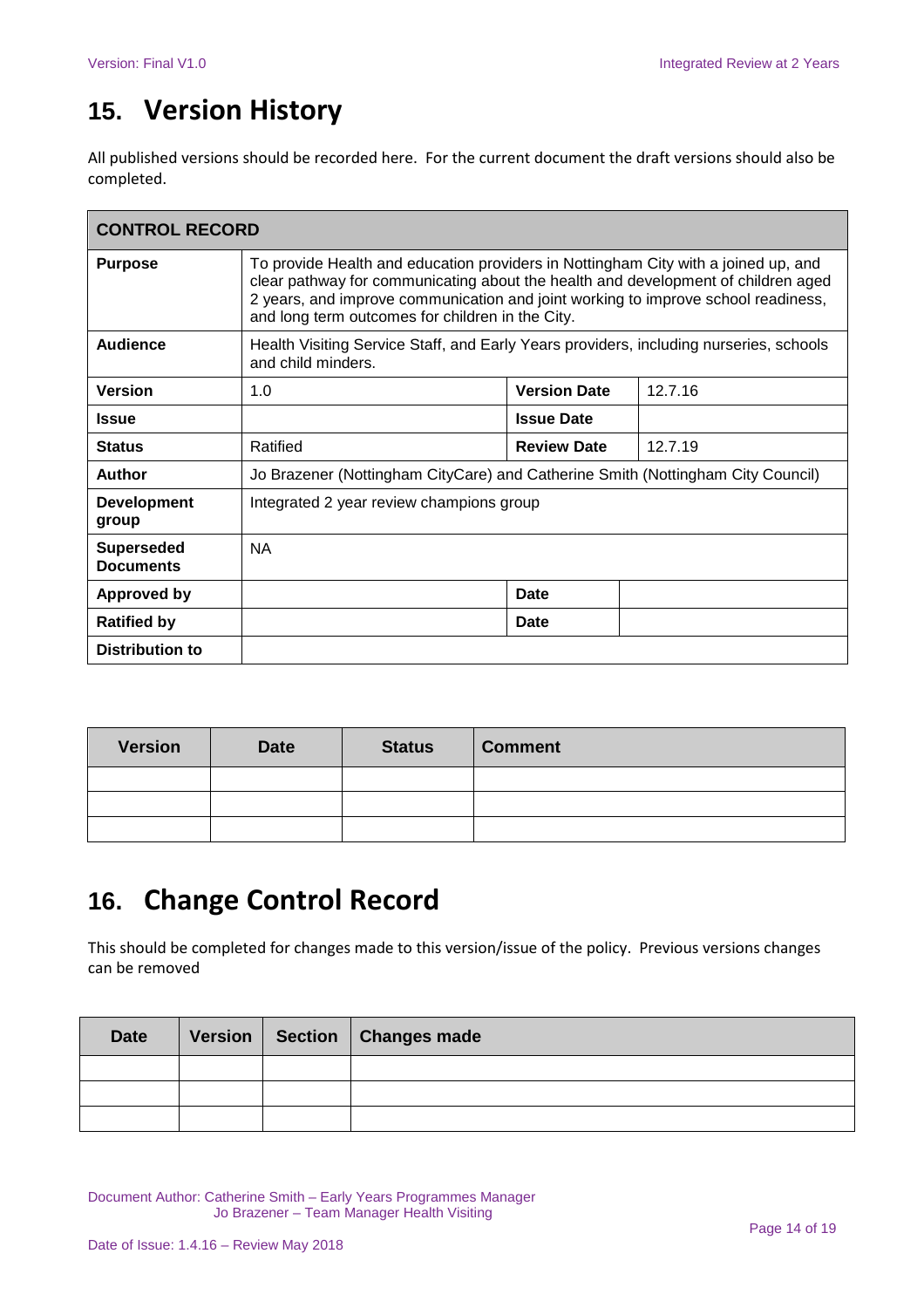# 17. Appendix 1 - Nottingham City Council **Progress Check at 2 document**

| <b>Children and Adults - Early Years Team</b>                           |                  |                                 |                          |  |  |
|-------------------------------------------------------------------------|------------------|---------------------------------|--------------------------|--|--|
| <b>Progress Check at age 2</b>                                          | Name of setting: |                                 |                          |  |  |
| Child's name:                                                           |                  | Child's date of birth:          | Age:                     |  |  |
| Length of time child has been attending the setting:<br>setting:        |                  | Date started:                   | No. of hours per week in |  |  |
| Attendance (good/periods of absence):                                   |                  | <b>Other settings attended:</b> |                          |  |  |
| EAL / ISG / Premature Birth / CAF / Working with agencies (add details) |                  |                                 |                          |  |  |
| Date of summary:                                                        |                  |                                 |                          |  |  |
|                                                                         |                  |                                 |                          |  |  |

Document Author: Catherine Smith – Early Years Programmes Manager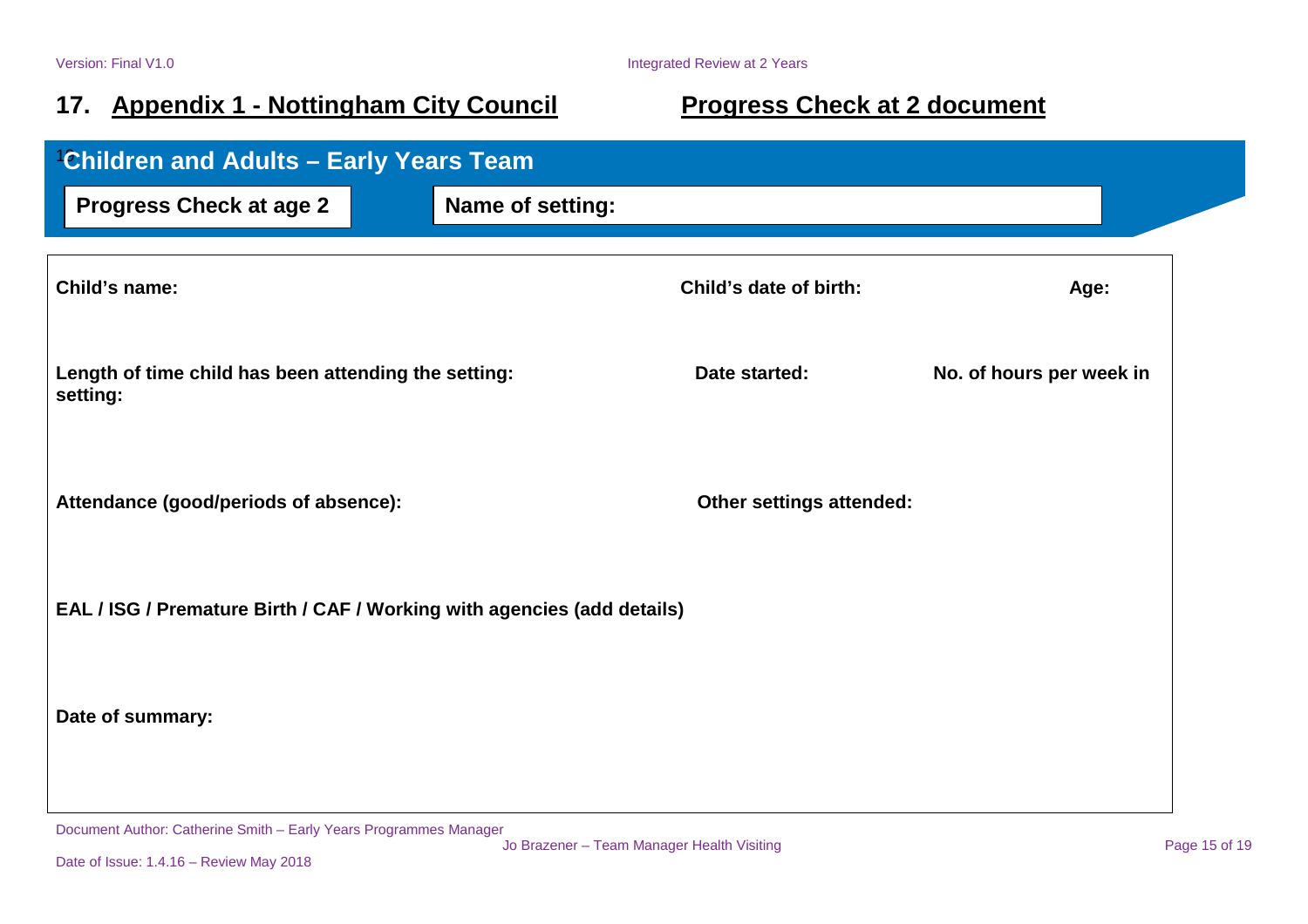**My Family have noticed I am interested in:**

**How I like to learn (characteristics of effective learning)**

### **Personal, Social & Emotional Development**

|               | Self-confidence & Self-awareness |                              | <b>Managing Feelings &amp; Behaviour</b> |                            |                              | <b>Making Relationships</b> |                            |                                  |
|---------------|----------------------------------|------------------------------|------------------------------------------|----------------------------|------------------------------|-----------------------------|----------------------------|----------------------------------|
|               |                                  |                              |                                          |                            |                              |                             |                            |                                  |
| Birth-11      | $8 - 20$                         | $16 - 26$                    | Birth-11                                 | $8 - 20$                   | $16 - 26$                    | Birth-11                    | $8 - 20$                   | $16 - 26$                        |
| <b>Months</b> | <b>Months</b>                    | <b>Months</b>                | <b>Months</b>                            | <b>Months</b>              | <b>Months</b>                | <b>Months</b>               | <b>Months</b>              | <b>Months</b>                    |
| 22-36 months  | $30 - 50$<br><b>Months</b>       | $40 - 60 +$<br><b>Months</b> | $22 - 36$<br>months                      | $30 - 50$<br><b>Months</b> | $40 - 60 +$<br><b>Months</b> | $22 - 36$<br>months         | $30 - 50$<br><b>Months</b> | $40 -$<br>$60+$<br><b>Months</b> |

# **Communication & Language**

| Listening &<br><b>ኔ Attention</b> | l In d | eakınc |
|-----------------------------------|--------|--------|
|                                   |        |        |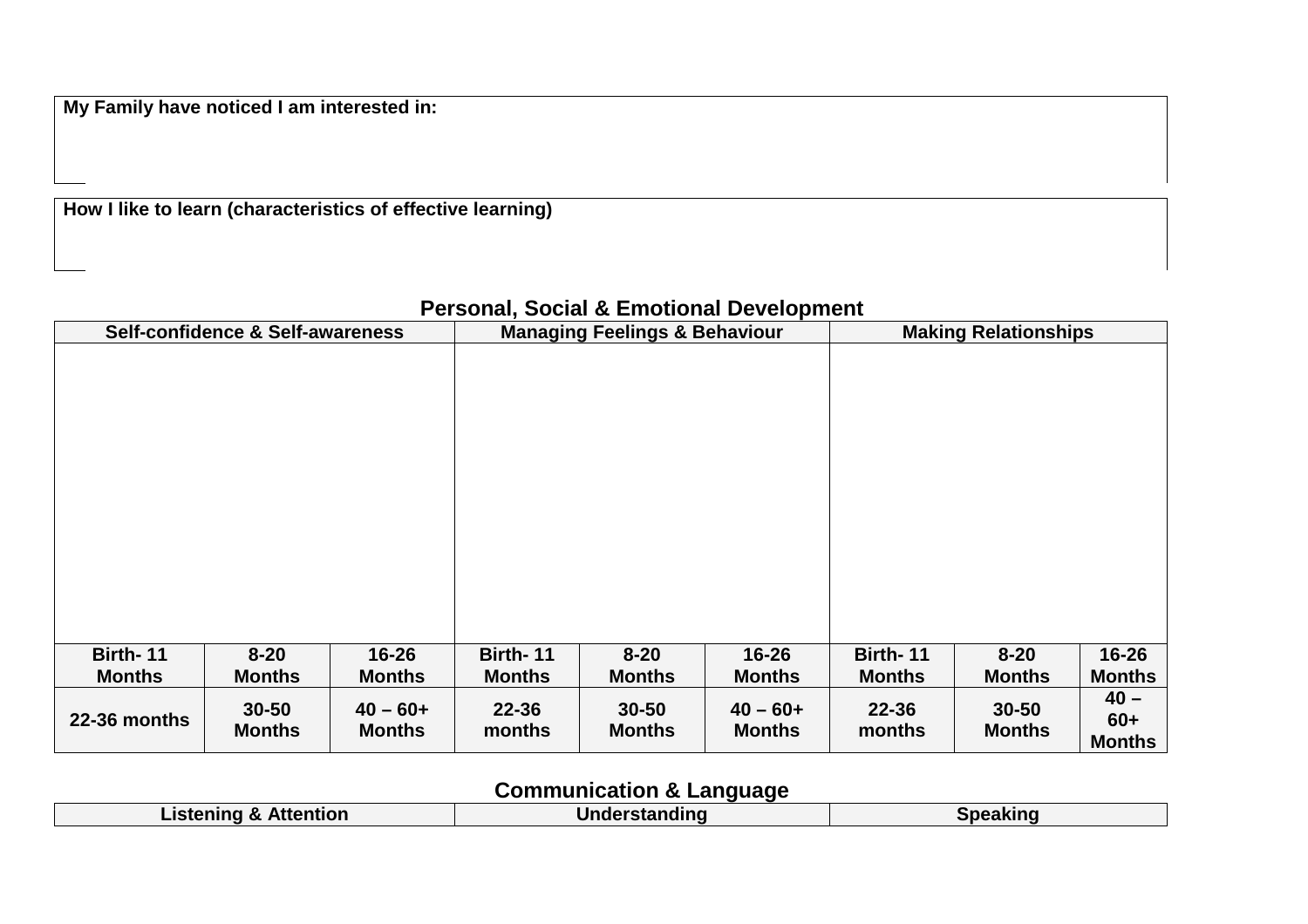| Birth-11      | $8 - 20$                   | $16 - 26$                    | Birth-11            | $8 - 20$                   | $16 - 26$                    | Birth-11            | $8 - 20$                   | $16 - 26$                        |
|---------------|----------------------------|------------------------------|---------------------|----------------------------|------------------------------|---------------------|----------------------------|----------------------------------|
| <b>Months</b> | <b>Months</b>              | <b>Months</b>                | <b>Months</b>       | <b>Months</b>              | <b>Months</b>                | <b>Months</b>       | <b>Months</b>              | <b>Months</b>                    |
| 22-36 months  | $30 - 50$<br><b>Months</b> | $40 - 60 +$<br><b>Months</b> | $22 - 36$<br>months | $30 - 50$<br><b>Months</b> | $40 - 60 +$<br><b>Months</b> | $22 - 36$<br>months | $30 - 50$<br><b>Months</b> | $40 -$<br>$60+$<br><b>Months</b> |

### **Physical Development**

|                        | <b>Moving &amp; Handling</b> |                    |                        | <b>Health &amp; Self-Care</b> |               |
|------------------------|------------------------------|--------------------|------------------------|-------------------------------|---------------|
|                        |                              |                    |                        |                               |               |
|                        |                              |                    |                        |                               |               |
|                        |                              |                    |                        |                               |               |
|                        |                              |                    |                        |                               |               |
|                        |                              |                    |                        |                               |               |
| <b>Birth-11 Months</b> | 8-20 Months                  | 16-26 Months       | <b>Birth-11 Months</b> | 8-20 Months                   | 16-26 Months  |
|                        |                              |                    |                        |                               | $40 - 60 +$   |
| 22-36 months           | <b>30-50 Months</b>          | $40 - 60 +$ Months | 22-36 months           | <b>30-50 Months</b>           | <b>Months</b> |

**Is the child meeting developmental milestones? Yes / No If no, what are the concerns?** 

**What are the activities and support strategies you intend to implement?** 

Document Author: Catherine Smith – Early Years Programmes Manager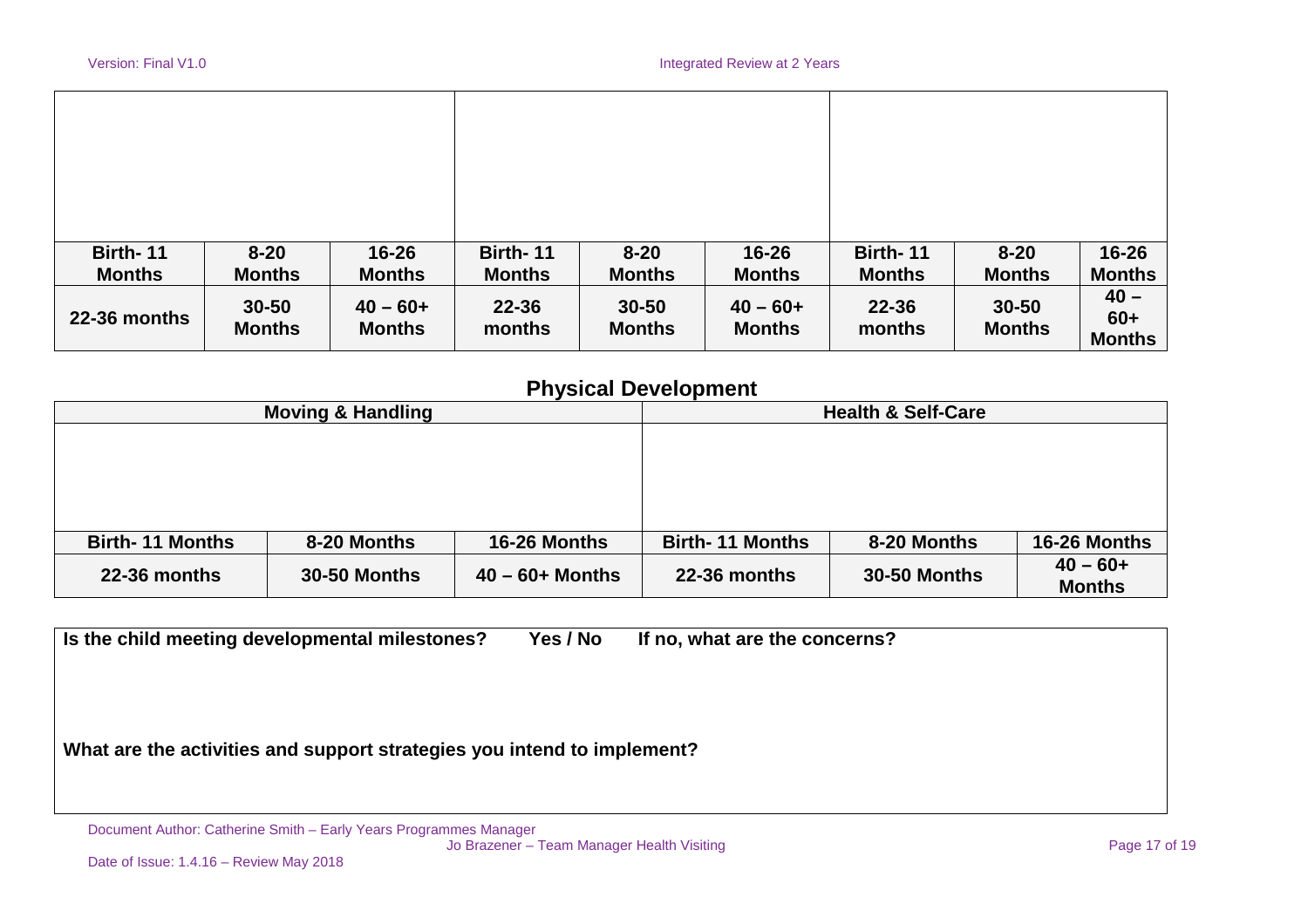**Next steps to support learning and development:**

**What you may like to do at home:** 

**The child's voice (I like….I am good at…)**

**Parent (s) comments** 

- **I confirm that I have received a copy of this document.**
- **I have given my consent for the setting to send this form to my child's Health Visitor.**
- **I understand that this information is confidential; this means that it will be stored securely. I understand that my child's key person may need to speak to other professionals or agencies in order to meet the needs of my child. I am happy for this to happen.**

| <b>Parent's signature</b> | <b>Print name</b> | <b>Date</b> |
|---------------------------|-------------------|-------------|
|                           |                   |             |
| Key person's signature    | <b>Print name</b> | <b>Date</b> |

Document Author: Catherine Smith – Early Years Programmes Manager